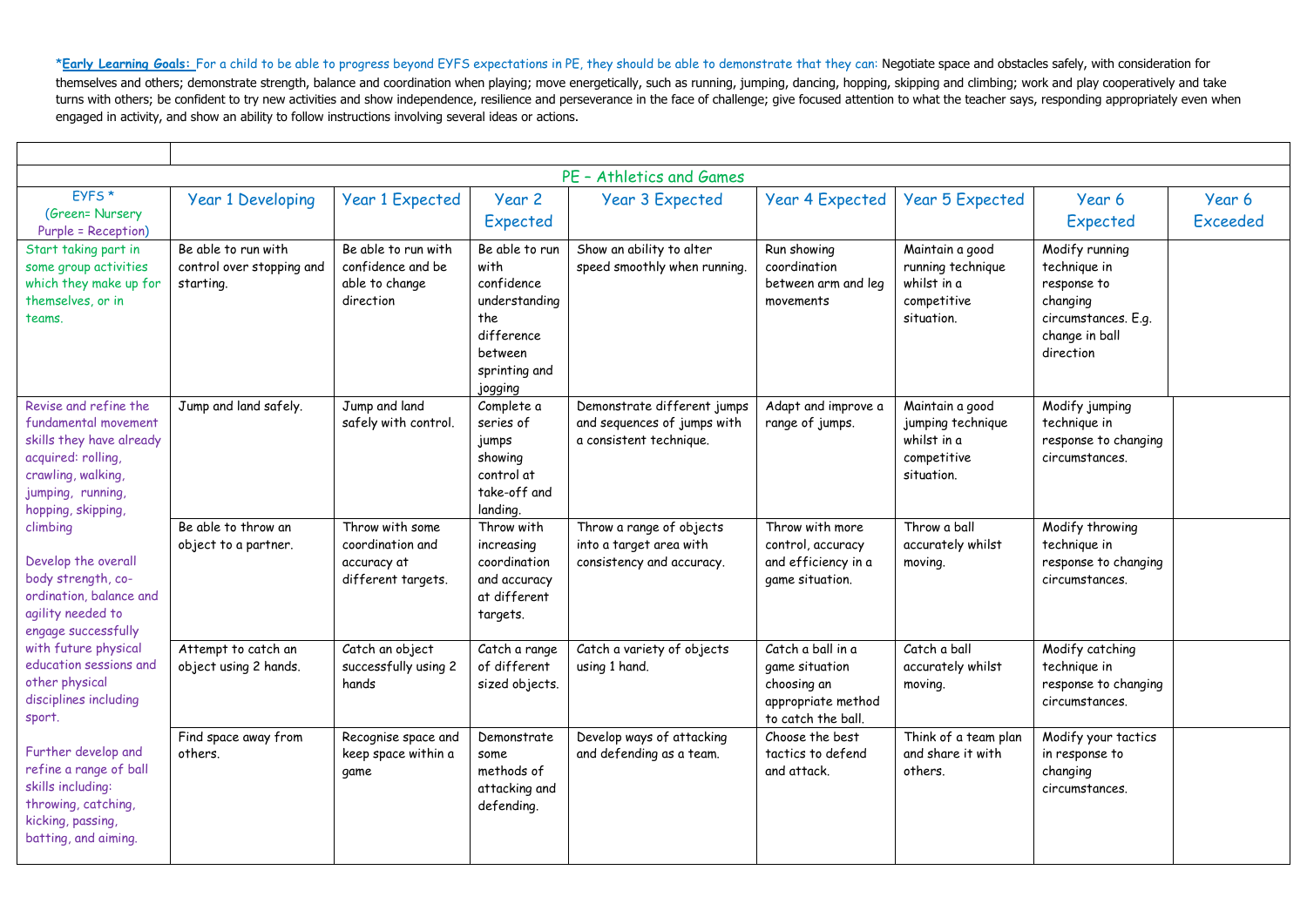| Develop confidence,<br>competence, precision |                          |                        |               |                         |                        |                        |                        |                 |
|----------------------------------------------|--------------------------|------------------------|---------------|-------------------------|------------------------|------------------------|------------------------|-----------------|
| and accuracy when                            |                          |                        |               |                         |                        |                        |                        |                 |
| engaging in activities                       |                          |                        |               |                         |                        |                        |                        |                 |
| that involve a ball.                         |                          |                        |               |                         |                        |                        |                        |                 |
|                                              |                          |                        |               |                         |                        |                        |                        |                 |
| Develop overall body-                        |                          |                        |               |                         |                        |                        |                        |                 |
| strength, balance, co-                       |                          |                        |               |                         |                        |                        |                        |                 |
| ordination and agility                       |                          |                        |               |                         |                        |                        |                        |                 |
| Below age related                            |                          |                        |               |                         |                        |                        |                        |                 |
| expectations                                 |                          |                        |               |                         |                        |                        |                        |                 |
|                                              |                          |                        |               |                         |                        |                        |                        |                 |
|                                              |                          |                        |               |                         |                        |                        |                        |                 |
|                                              |                          |                        |               |                         |                        |                        |                        |                 |
| At age related                               |                          |                        |               |                         |                        |                        |                        |                 |
| expectations                                 |                          |                        |               |                         |                        |                        |                        |                 |
|                                              |                          |                        |               |                         |                        |                        |                        |                 |
|                                              |                          |                        |               |                         |                        |                        |                        |                 |
|                                              |                          |                        |               |                         |                        |                        |                        |                 |
| Exceeding age related                        |                          |                        |               |                         |                        |                        |                        |                 |
| expectations                                 |                          |                        |               |                         |                        |                        |                        |                 |
|                                              |                          |                        |               |                         |                        |                        |                        |                 |
|                                              |                          |                        |               |                         |                        |                        |                        |                 |
|                                              |                          |                        |               |                         |                        |                        |                        |                 |
|                                              |                          |                        |               | PE - Gymnastics         |                        |                        |                        |                 |
| <b>EYFS</b>                                  | <b>Year 1 Developing</b> | <b>Year 1 Expected</b> | Year 2        | <b>Year 3 Expected</b>  | <b>Year 4 Expected</b> | <b>Year 5 Expected</b> | <b>Year 6 Expected</b> | Year 6          |
|                                              |                          |                        | Expected      |                         |                        |                        |                        | <b>Exceeded</b> |
| Go up steps and stairs,                      | Be able to move          | Explore gymnastic      | Begin to link | Show awareness of their | Be able to select      | Create a               | Choose and apply       |                 |
| or climb up apparatus,                       | around in their own      | actions and the        | 3 gymnastic   | whole bodies and how    | actions which link     | gymnastic routine      | gymnastic actions      |                 |
| using alternate feet.                        | space                    | importance of          | actions and   | hands and feet are used | together               | which meets a          | and linking            |                 |
| Skip, hop, stand on one                      |                          | being still in         | balances to   | in gymnastics           | accurately with a      | specific theme         | movements              |                 |
| leg and hold a pose for                      |                          | gymnastics             | create a      |                         | clear linking          |                        | showing whole          |                 |
| a game like musical                          |                          |                        | short         |                         |                        |                        |                        |                 |
| statues.                                     |                          |                        |               |                         | movement               |                        | body control and       |                 |
|                                              |                          |                        | sequence      |                         |                        |                        | planning               |                 |
| Develop the overall                          | Watch others and         | Watch, copy and        | Improve       | Describe how their      | Suggest ways in        | Explain how a          |                        |                 |
| body strength, co-                           | say what they have       | describe what          | their         | performance has         | which others           | theme is clear and     |                        |                 |
| ordination, balance and                      | done                     | others have done       | sequence      | improved                | could improve,         | how improvements       |                        |                 |
| agility needed to                            |                          |                        | using         |                         | showing clear          | could be made          |                        |                 |
| engage successfully                          |                          |                        |               |                         | attention to detail    |                        |                        |                 |
| with future physical                         |                          |                        |               |                         |                        |                        |                        |                 |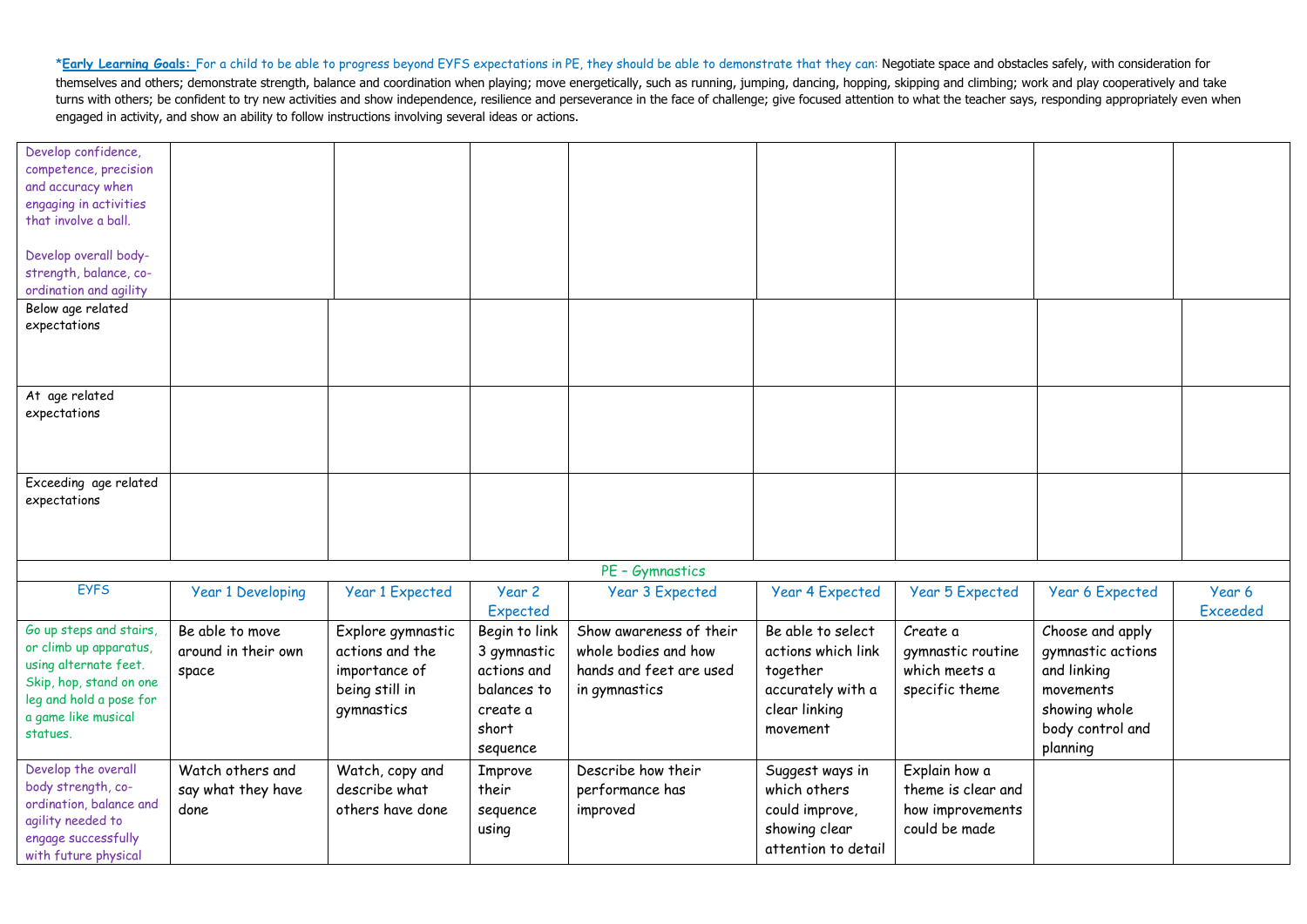| education sessions and |  | feedback    |  |  |  |
|------------------------|--|-------------|--|--|--|
| other physical         |  | from others |  |  |  |
| disciplines including  |  |             |  |  |  |
| gymnastics.            |  |             |  |  |  |
|                        |  |             |  |  |  |
| Use their core muscle  |  |             |  |  |  |
| strength to achieve a  |  |             |  |  |  |
| good posture when      |  |             |  |  |  |
|                        |  |             |  |  |  |
| sitting at a table or  |  |             |  |  |  |
| sitting on the floor.  |  |             |  |  |  |
|                        |  |             |  |  |  |
| Combine different      |  |             |  |  |  |
| movements with ease    |  |             |  |  |  |
| and fluency            |  |             |  |  |  |
|                        |  |             |  |  |  |
| Confidently and safely |  |             |  |  |  |
| use a range of large   |  |             |  |  |  |
| and small apparatus    |  |             |  |  |  |
| indoors and outside,   |  |             |  |  |  |
| alone and in a group.  |  |             |  |  |  |
|                        |  |             |  |  |  |
| Develop overall body-  |  |             |  |  |  |
| strength, balance, co- |  |             |  |  |  |
|                        |  |             |  |  |  |
| ordination and agility |  |             |  |  |  |
|                        |  |             |  |  |  |
| Below age related      |  |             |  |  |  |
| expectations           |  |             |  |  |  |
|                        |  |             |  |  |  |
|                        |  |             |  |  |  |
|                        |  |             |  |  |  |
| At age related         |  |             |  |  |  |
|                        |  |             |  |  |  |
| expectations           |  |             |  |  |  |
|                        |  |             |  |  |  |
|                        |  |             |  |  |  |
|                        |  |             |  |  |  |
| Exceeding age related  |  |             |  |  |  |
| expectations           |  |             |  |  |  |
|                        |  |             |  |  |  |
|                        |  |             |  |  |  |
|                        |  |             |  |  |  |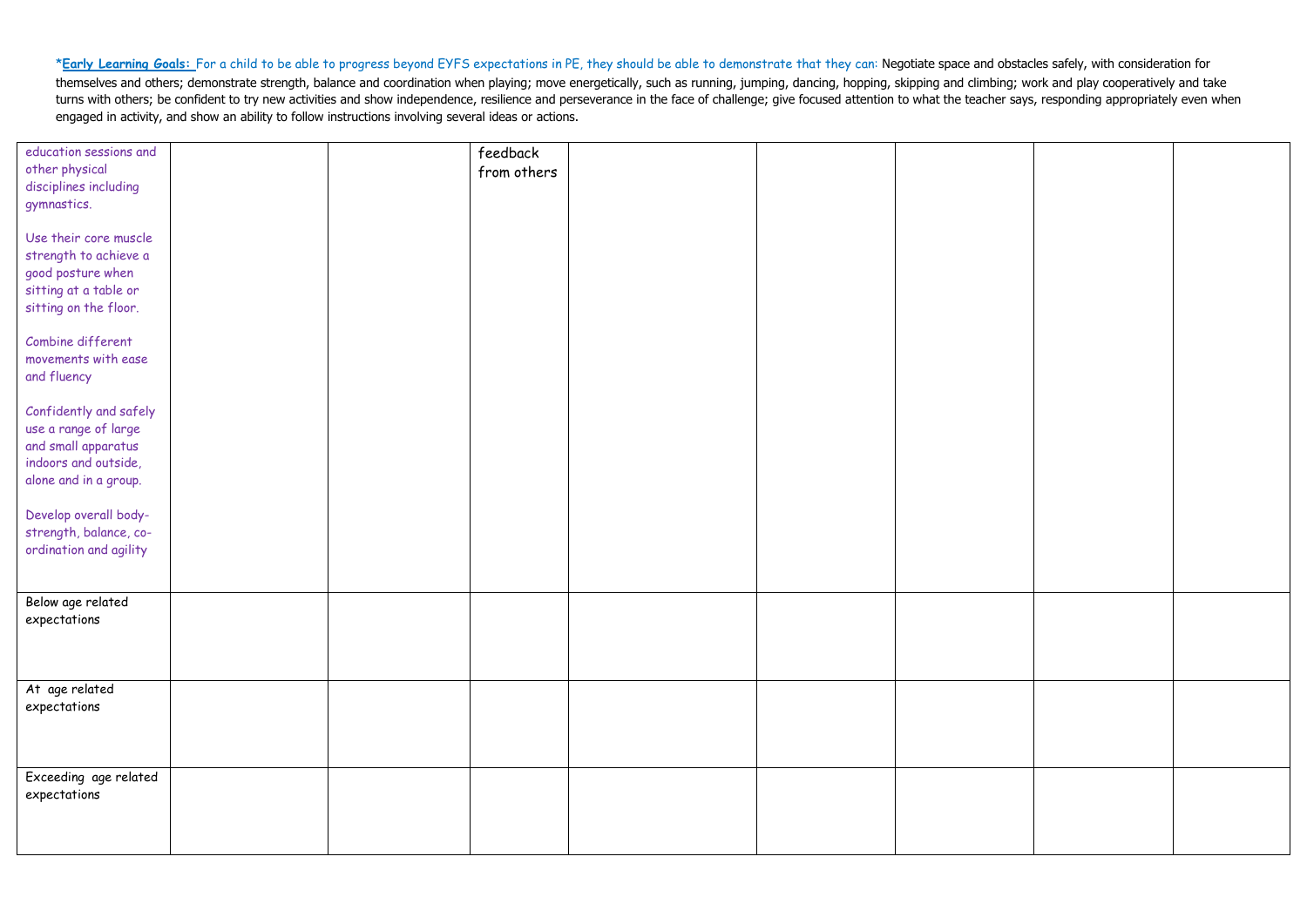| PE - Dance                                                                                                                                                                                                                                                                                                                                                                                    |                                                      |                                                                  |                                                                                               |                                                                                                          |                                                                                    |                                                                                                                             |                                                                                    |                           |  |  |
|-----------------------------------------------------------------------------------------------------------------------------------------------------------------------------------------------------------------------------------------------------------------------------------------------------------------------------------------------------------------------------------------------|------------------------------------------------------|------------------------------------------------------------------|-----------------------------------------------------------------------------------------------|----------------------------------------------------------------------------------------------------------|------------------------------------------------------------------------------------|-----------------------------------------------------------------------------------------------------------------------------|------------------------------------------------------------------------------------|---------------------------|--|--|
| <b>EYFS</b>                                                                                                                                                                                                                                                                                                                                                                                   | <b>Year 1 Developing</b>                             | <b>Year 1 Expected</b>                                           | Year 2<br>Expected                                                                            | <b>Year 3 Expected</b>                                                                                   | <b>Year 4 Expected</b>                                                             | <b>Year 5 Expected</b>                                                                                                      | <b>Year 6 Expected</b>                                                             | Year 6<br><b>Exceeded</b> |  |  |
| Use large-muscle<br>movements to wave<br>flags and streamers,<br>Increasingly able to<br>use and remember<br>sequences and patterns<br>of movements which<br>are related to music<br>and rhythm.                                                                                                                                                                                              | Move confidently and<br>safely in their own<br>space | move confidently<br>in their own space<br>responding to<br>music | Explore<br>remember<br>and repeat a<br>range of<br>chosen<br>dance<br>actions with<br>control | Improvise freely<br>independently and with a<br>partner, showing<br>awareness of expressive<br>qualities | Explore and<br>create characters<br>and narratives in<br>response to a<br>stimulus | Explore and<br>improvise ideas<br>for dances using<br>different styles<br>on their own, with<br>a partner and in a<br>group | Combine dance<br>movements from a<br>range of styles<br>fluently and<br>cohesively |                           |  |  |
| Progress towards a<br>more fluent style of<br>moving, with developing<br>control and grace.<br>Develop the overall<br>body strength, co-<br>ordination, balance and<br>agility needed to<br>engage successfully<br>with future physical<br>education sessions and<br>other physical<br>disciplines including<br>dance.<br>Use their core muscle<br>strength to achieve a<br>good posture when |                                                      |                                                                  |                                                                                               |                                                                                                          |                                                                                    |                                                                                                                             |                                                                                    |                           |  |  |
| sitting at a table or<br>sitting on the floor.                                                                                                                                                                                                                                                                                                                                                |                                                      |                                                                  |                                                                                               |                                                                                                          |                                                                                    |                                                                                                                             |                                                                                    |                           |  |  |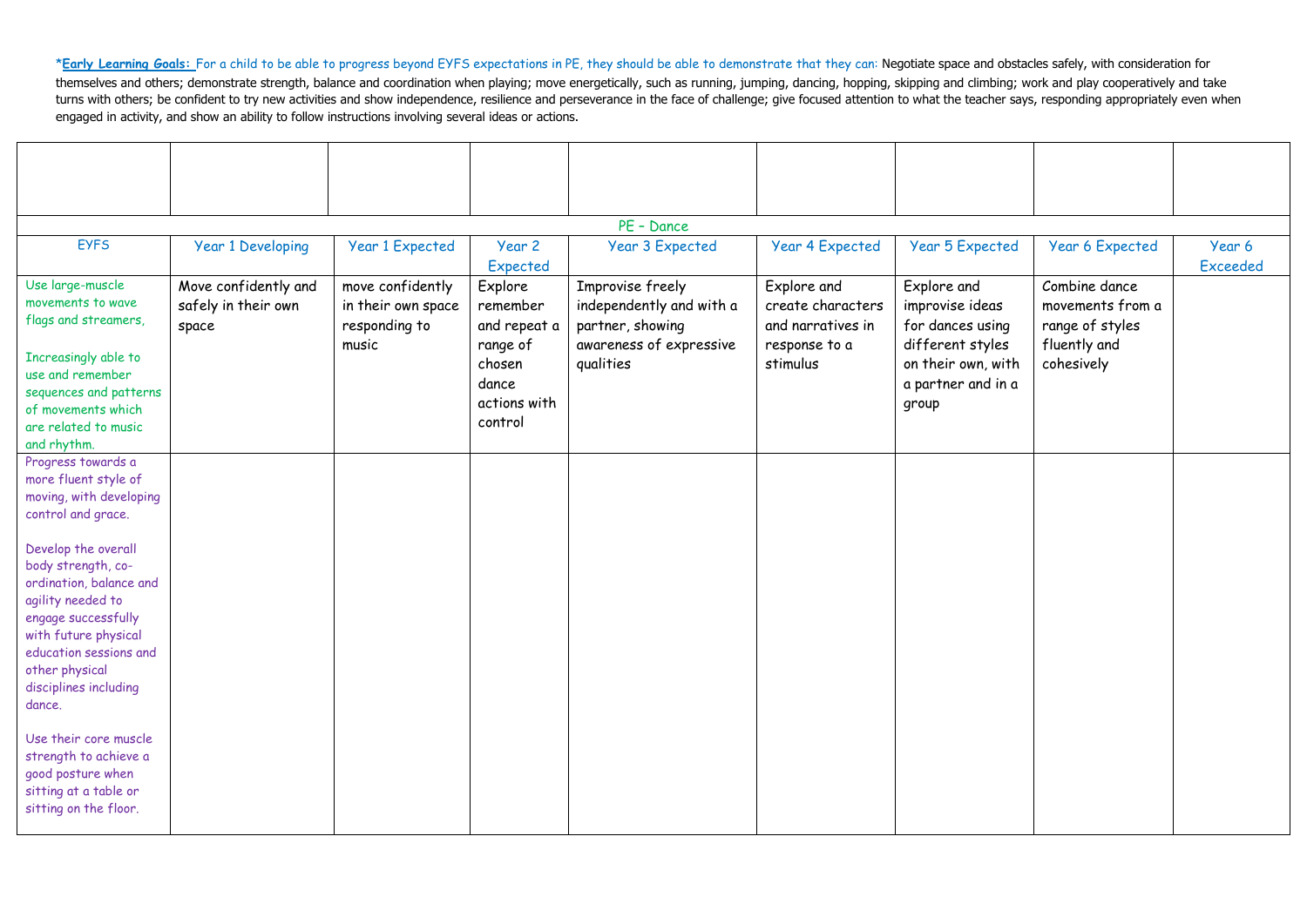| Combine different                  |                                 |                                                          |                                          |                                        |                                             |  |                                                  |
|------------------------------------|---------------------------------|----------------------------------------------------------|------------------------------------------|----------------------------------------|---------------------------------------------|--|--------------------------------------------------|
| movements with ease<br>and fluency |                                 |                                                          |                                          |                                        |                                             |  |                                                  |
|                                    |                                 |                                                          |                                          |                                        |                                             |  |                                                  |
|                                    |                                 |                                                          |                                          |                                        |                                             |  |                                                  |
|                                    |                                 |                                                          |                                          |                                        |                                             |  |                                                  |
|                                    |                                 |                                                          |                                          |                                        |                                             |  |                                                  |
|                                    |                                 |                                                          |                                          |                                        |                                             |  |                                                  |
| Below age related                  |                                 |                                                          |                                          |                                        |                                             |  |                                                  |
| expectations                       |                                 |                                                          |                                          |                                        |                                             |  |                                                  |
|                                    |                                 |                                                          |                                          |                                        |                                             |  |                                                  |
|                                    |                                 |                                                          |                                          |                                        |                                             |  |                                                  |
| At age related                     |                                 |                                                          |                                          |                                        |                                             |  |                                                  |
| expectations                       |                                 |                                                          |                                          |                                        |                                             |  |                                                  |
|                                    |                                 |                                                          |                                          |                                        |                                             |  |                                                  |
|                                    |                                 |                                                          |                                          |                                        |                                             |  |                                                  |
| Exceeding age related              |                                 |                                                          |                                          |                                        |                                             |  |                                                  |
| expectations                       |                                 |                                                          |                                          |                                        |                                             |  |                                                  |
|                                    |                                 |                                                          |                                          |                                        |                                             |  |                                                  |
|                                    |                                 |                                                          |                                          |                                        |                                             |  |                                                  |
|                                    |                                 |                                                          | PE - Swimming                            |                                        |                                             |  |                                                  |
| <b>EYFS</b>                        | <b>Year 3 Developing</b>        | <b>Year 3 Expected</b>                                   | <b>Year 4 Expected</b>                   | <b>Year 5 Expected</b>                 | <b>Year 6 Expected</b>                      |  | <b>Year 6 Exceeded</b>                           |
| N/A                                | Enter and exit the              | Enter the water carefully, as                            | Enter and exit the                       | Enter the water safely                 | Enter the water safely by                   |  | Adapt a dive to water                            |
|                                    | water carefully, using          | taught from the side.                                    | water carefully, as                      | by jumping in and exit                 | diving.                                     |  | conditions.                                      |
|                                    | steps.<br>Move on and below the |                                                          | taught from the side.                    | from the side.                         |                                             |  |                                                  |
|                                    | surface with                    | Use different arm and leg<br>movements to propel through | Begin to swim short<br>distances with no | Use a range of strokes<br>effectively. | Swim competently and<br>perform a safe self |  | Swim competently over a<br>long distance using a |
|                                    | confidence.                     | the water.                                               | support.                                 |                                        | rescue.                                     |  | range of strokes.                                |
| Below age related                  |                                 |                                                          |                                          |                                        |                                             |  |                                                  |
| expectations                       |                                 |                                                          |                                          |                                        |                                             |  |                                                  |
|                                    |                                 |                                                          |                                          |                                        |                                             |  |                                                  |
|                                    |                                 |                                                          |                                          |                                        |                                             |  |                                                  |
| At age related                     |                                 |                                                          |                                          |                                        |                                             |  |                                                  |
| expectations                       |                                 |                                                          |                                          |                                        |                                             |  |                                                  |
|                                    |                                 |                                                          |                                          |                                        |                                             |  |                                                  |